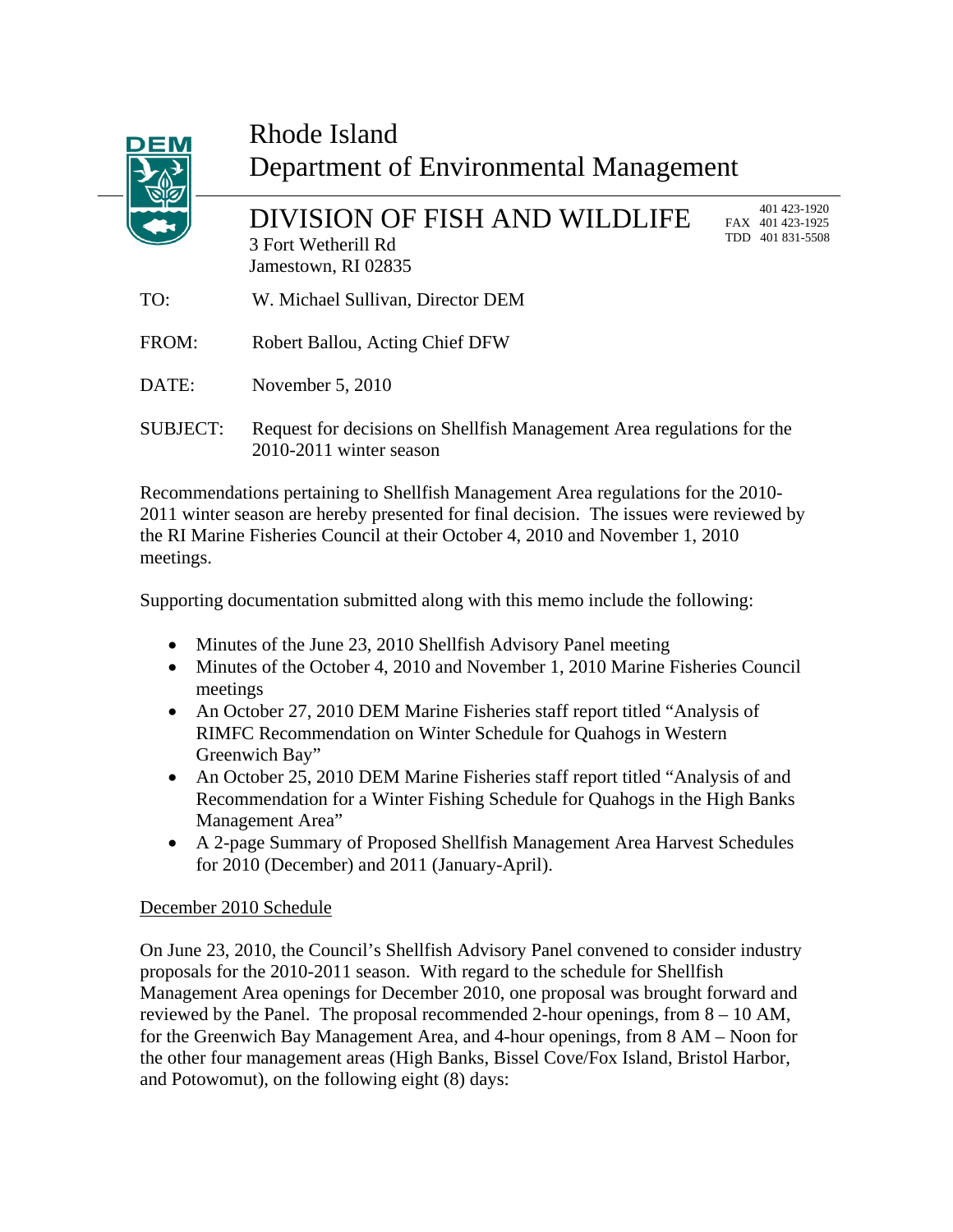- Wed, Dec 15
- Fri, Dec 17
- Mon, Dec 20
- Tues, Dec 21
- Wed, Dec 22
- Mon, Dec 27
- Tues, Dec 28
- Wed, Dec 29

This proposed schedule involves fewer days than last year (8 instead of 11) and, for Greenwich Bay, fewer hours per day (2 instead of 4). The industry feels that the more limited schedule will help to control initial effort and manage the flow of product to the market. The Advisory Panel voted unanimously to support the proposal. The proposal was then brought before the Council at their November 1, 2010 meeting. There were no objections to the proposal, and the Council voted unanimously to recommend adoption.

*Having reviewed the entire record, and conferred with staff, I hereby urge adoption of the proposed changes pertaining to the December 2010 Schedule for the five Shellfish Management Areas, as set forth above.* 

 *If you concur, please indicate by signing this memo below and returning it to me. Upon receipt of the signed memo, I will initiate the filing process. If you feel the need to make any changes that differ from those proposed, please delineate those changes via a separate memo.* 

 $\checkmark$ 

**Approved for filing as presented**

W. Moden Suller

**\_\_\_\_\_\_\_\_\_\_\_\_\_\_\_\_\_\_\_\_\_\_\_\_\_\_\_\_\_\_\_\_\_\_\_\_\_\_\_\_ W. Michael Sullivan, Director Date:** November 16, 2010

## Greenwich Bay Management Program

The management program for the Greenwich Bay SFMA is of particular interest this year, in the wake of the westward expansion of the pollution closure line enacted by DEM this year, based on improved water quality. The new western boundary opens up 105 more acres of the Bay. The expanded access to previously closed waters will benefit shellfishermen in the short-term, but it will also open up to exploitation areas of concentrated, and heretofore protected, broodstock that are believed to be important to maintaining productivity. Experiences with re-opening Greenwich Bay in 1995 and Conimicut Point in 2010 reveal that intense fishing pressure can be generated quickly when previously unfished areas are opened to harvest.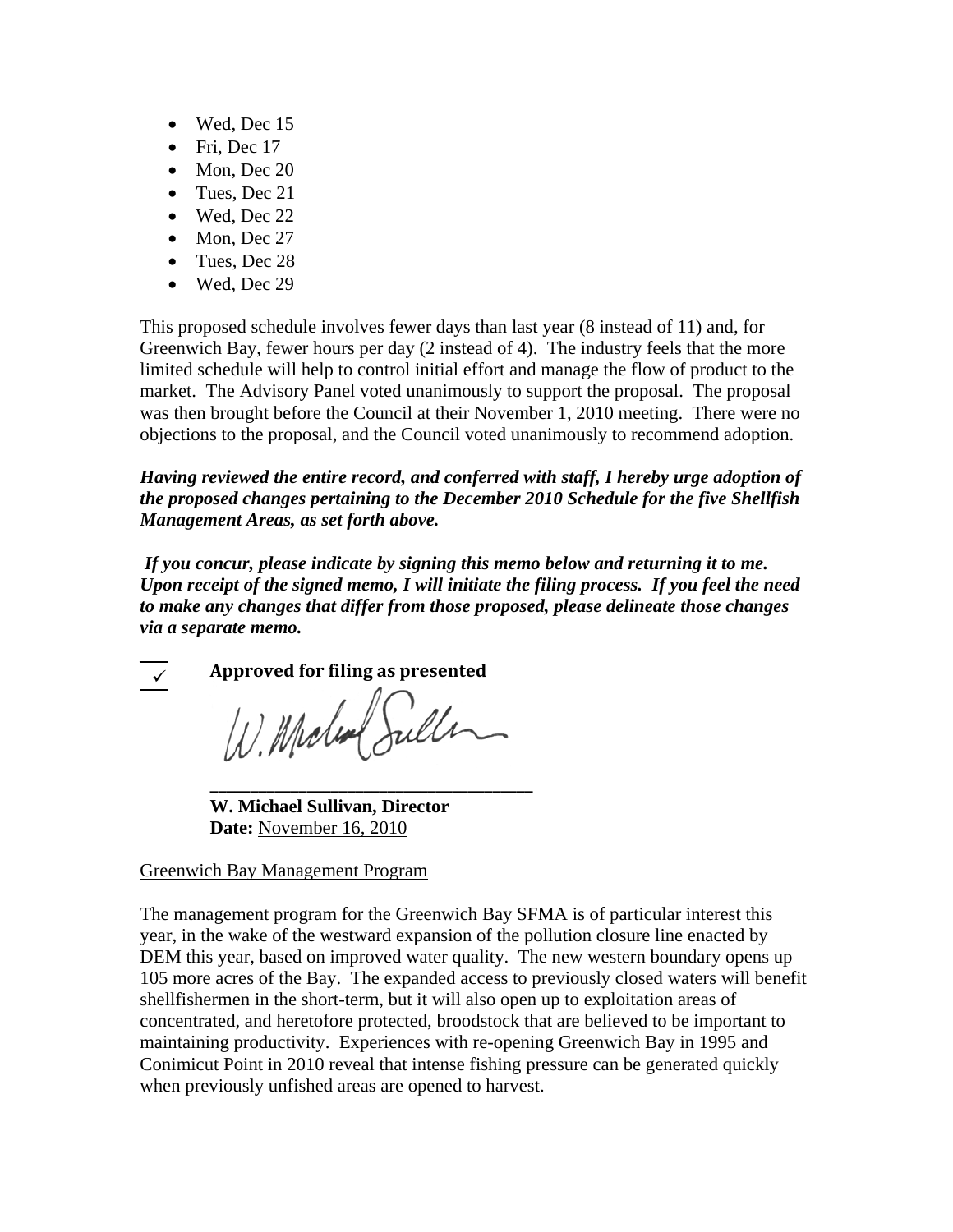On June 23, 2010, the Council's Shellfish Advisory Panel convened to consider industry proposals for the 2010-2011 season. With regard to the Greenwich Bay management program, one proposal was brought forward and reviewed by the Panel. The proposal recommended dividing the western portion of Greenwich Bay into two sub-areas for the 2010-2011 season. Area 1, which would include the new 105 acres of fishable waters in addition to 390 acres of waters that have been subject to harvest over the past five years (495 acres total), would be open to harvest during the 2010-2011 season, subject to a proposed harvest schedule. Area 2, which would include 451 acres of waters that have been subject to harvest over the years, would be closed for the 2010-2011 season. The closure would be designed to allow the clam population in the closed area to grow, for one year, without disturbance. The proposal envisioned that the two areas – 1 and 2 – would be combined and opened for the 2011-2012 season. The proposed harvest schedule would be as follows:

- January Mondays& Wednesdays, 8 AM 10 AM
- February & March Mondays Wednesdays, & Fridays, 8 AM 11 AM
- April closed

The Advisory Panel voted unanimously to support the above-described proposal.

The proposal was then brought before the Council at their October 4, 2010 meeting. There was a fair amount of discussion on the proposal by the shellfishermen who were in attendance, with some opposing the split, and others supporting it. The proponents noted that there are a significant number of undersized quahogs in Area 2; thus, it would benefit the resource, and ultimately the industry, to allow the animals to grow, undisturbed, for a year. Supporters of the split cautioned that the closed portion should only remain closed for one year, as there was no support for a rotational schedule that essentially allowed one area to get fished out every other year. Opponents of the split noted that limiting the fishable waters of Greenwich Bay to the 495 acres constituted by Area 1 would cause overcrowding, given that about 200 boats typically fish the waters of Greenwich Bay. There were concerns expressed as to the effects of intensive fishing pressure on the biomass.

The Council voted unanimously to recommend adoption of the proposal, with the caveat that the Council's support for the split and the closure of area 2 was conditioned on the understanding that the two areas would be combined and opened next year.

Subsequent to the Council's October 4 meeting, DEM Marine Fisheries staff completed an "Analysis of RIMFC Recommendation on Winter Schedule for Quahogs in Western Greenwich Bay" (document dated October 27, 2010; attached hereto). With a view to maintaining healthy size compositions and standing stock biomass levels and a spawner density of about 1.5 per  $m^2$  (below which recruitment declines), and in consideration of fishery independent (dredge survey) and fishery dependent (CPUE) data, which yielded estimates of population size and a catchability coefficient for commercial bullrakes, the report employed models to project the number of fishing days needed for a fleet of a given size to achieve a target (20%) exploitation rate. The report concluded that between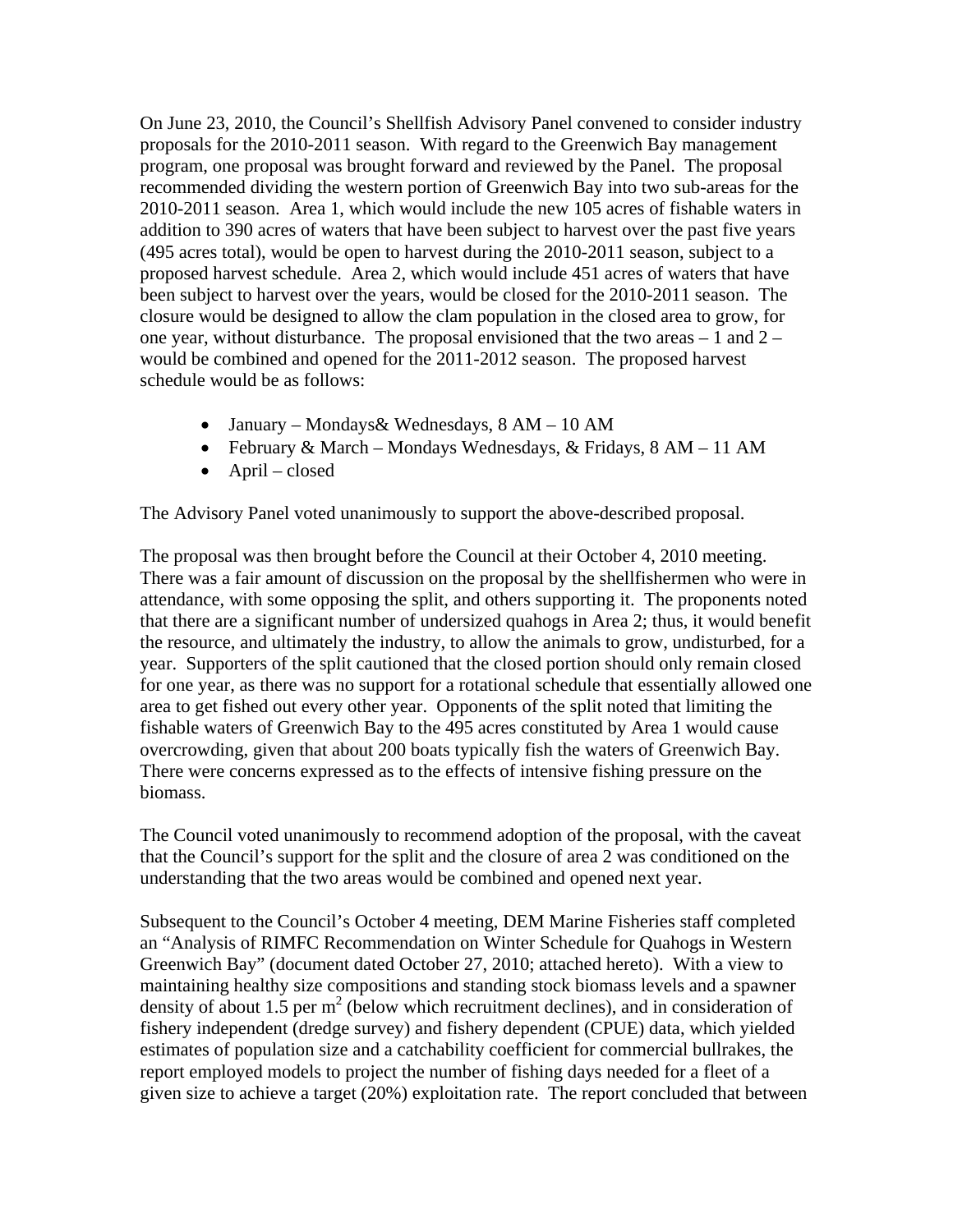30 and 40 fishing days are needed for a fleet of 83 boats to reach the target exploitation rate. (83 boats is the average fleet size determined to have operated last year during the winter fishery.) Based on concerns regarding the continued productivity of Greenwich Bay, the report urged a precautionary management stance, namely, a limit of 34 fishing days. The report supported the proposed split, to the extent that the two areas become part of a larger, rotational harvest program, with area 1 slated for closure next year as area 2 reopens.

The Council was provided with the DEM staff report in advance of its November 1, 2010 meeting, and the Council was afforded the opportunity to review the report with staff at the meeting. Notwithstanding the report's recommendations, the Council opted to maintain its recommendation to adopt the original proposal that emerged from the Council's Shellfish Advisory Panel.

The recommendation of the Council is to adopt a 42-day fishing season, totaling 109 hours, for the Greenwich Bay management area. The recommendation of DEM Marine Fisheries staff is to adopt a 34-day season, totaling 75 hours. It is important to note that the schedule for Greenwich Bay is inevitably affected by rainfall-induced closures. Typically, the area is subject to closure about 25% of the time. Applying that average to the 42-day proposal would result in about 30 days of actual fishing, which would bring the program in line with the days needed to achieve the target exploitation rate. Accordingly, the recommendation of the Council constitutes a sound approach. While there are valid concerns associated with the overcrowding and heavy fishing pressure that may result from the closure of area 2 for this year, the condition of area 2 – low densities and truncated size composition – warrants a respite. The question as to whether both areas should open next year, or whether a rotational schedule should be employed, is an important one, but the answer is not needed at this point. The matter can, and should, be taken up next summer as the Shellfish Advisory Panel reconvenes, with DEM staff input, to consider management options for the 2011-2012 season.

*Having reviewed the entire record, and conferred with staff, I hereby urge adoption of (1) the splitting of the Greenwich Bay shellfish management area into two sub-areas for the 2010-2011 season, (2) the closure of area 2 for the 2010-2011 season, and (3) for area 1, the adoption of the following schedule for the 2011 season:* 

- *January Monday& Wednesday, 8 AM 10 AM*
- *February & March Monday, Wednesday, & Friday, 8 AM 11 AM*
- *April closed*

*If you concur, please indicate by signing this memo below and returning it to me. Upon receipt of the signed memo, I will initiate the filing process. If you feel the need to make any changes that differ from those proposed, please delineate those changes via a separate memo.*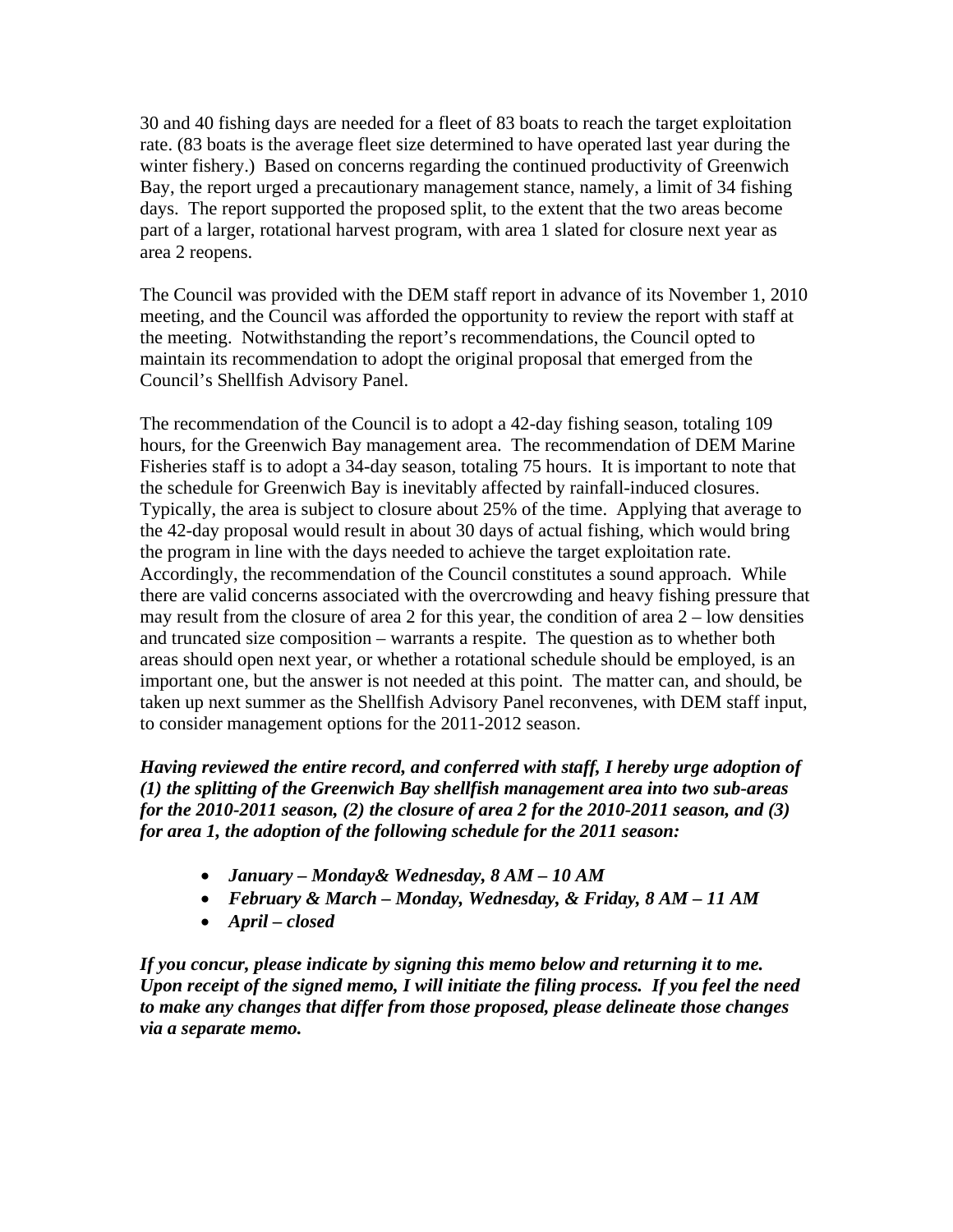**Approved for filing as presented** W. Mola Suller

 $\checkmark$ 

**\_\_\_\_\_\_\_\_\_\_\_\_\_\_\_\_\_\_\_\_\_\_\_\_\_\_\_\_\_\_\_\_\_\_\_\_\_\_\_\_**

**W. Michael Sullivan, Director Date:** November 16, 2010

High Banks, Bissel Cove/Fox Island, and Bristol Harbor Management Programs

On June 23, 2010, the Council's Shellfish Advisory Panel convened to consider industry proposals for the 2010-2011 season. With regard to the High Banks, Bissel Cove/Fox Island, and Bristol Harbor Management Areas, one proposal was brought forward and reviewed by the Panel. The proposal recommended maintaining the January schedules (M-W-F, 8 to 12) but expanding the schedules during February, March, and April. For High Banks, the proposal would expand the 5 days/week, sunrise-noon schedule to 7 days/week, sunrise-sunset. For Bissel Cove/Fox Island and Bristol Harbor, the proposal recommended expanding the M-W-F, 8-noon schedule to 7 days/week, sunrise-sunset.

In advance of the Council's November 1 meeting, DEM Marine Fisheries staff completed an "Analysis of and Recommendation for a Winter Fishing Schedule for Quahogs in the High Banks Management Area" (document dated October 25, 2010; attached hereto). The report noted that the dual purpose of this 620-acre management area is to provide additional quahog broodstock for the west passage of Narragansett Bay (via annual transplants) and to provide additional harvesting opportunities for winter shellfishemen. With a view to maintaining healthy size compositions and standing stock biomass levels and a spawner density of about 1.5 per  $m^2$  (below which recruitment declines), and in consideration of fishery independent (dredge survey) and fishery dependent (CPUE) data, which yielded estimates of population size and a catchability coefficient for commercial bullrakes, as well as the amount of clams transplanted to the area in May 2010, the report employed models to project the number of fishing days needed for a fleet of a given size to achieve a target (35%) exploitation rate. The report concluded that between 40 and 50 4-hour fishing days are needed for a fleet of 83 boats to reach the target exploitation rate. (83 boats is the average fleet size determined to have operated last year during the winter fishery.)

The staff report noted that the proposal that emerged from the Shellfish Advisory Panel would significantly exceed the appropriate number of fishing days in High Banks and lead to overexploitation and compromise the enhanced spawner biomass function of the management area. Whereas last year's schedule for High banks totaled 88 days (and 480 hours), the 2010-2011 proposal totaled 110 days (and 1307 hours). The Report urged a much more conservative approach, not exceeding 50 4-hour days.

The Council met on November 1 and reviewed the report with staff at the meeting. The Council was also presented with a compromise proposal from the RI Shellfishermen's